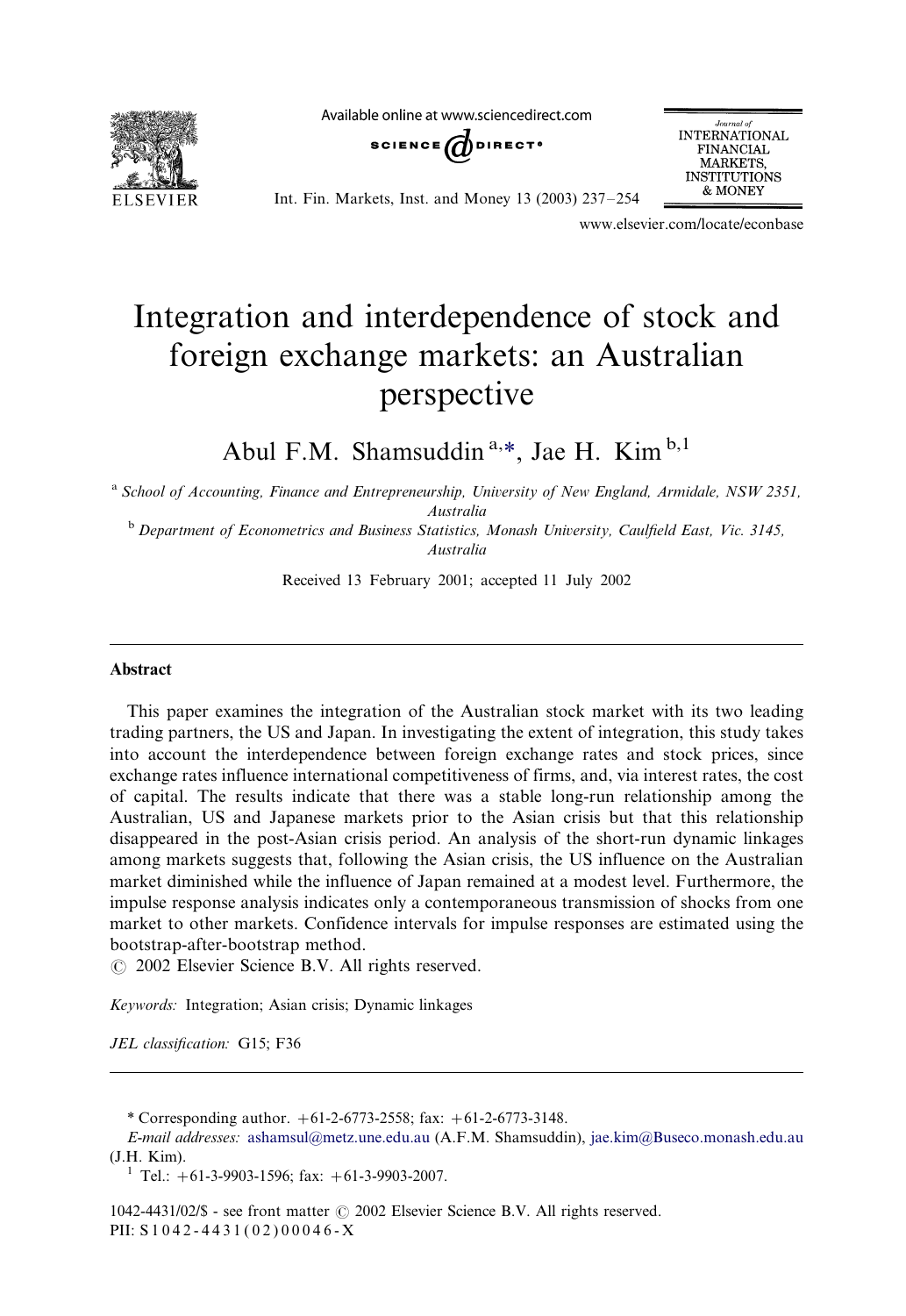## 1. Introduction

This paper investigates the extent of stock market integration between Australia and its two leading trading partners, the US and Japan. The interdependence between stock prices and foreign exchange rates is taken into consideration in evaluating the transmission of stock price shocks across countries. In addition, this study determines whether the extent and nature of stock market integration in the period of the post-Asian crisis differs from that of the pre-Asian crisis. Despite Australia's sound macroeconomic fundamentals, its growing business links with newly industrializing Asian countries and geographical proximity to Asia made it vulnerable to this crisis. In this paper, an attempt is made to identify whether the Asian crisis has changed the extent of Australia's integration with the US and Japanese stock markets. Our interest in this study was spurred by several factors.

First, any potential gain from international diversification of a portfolio is inversely related to the extent of stock market integration. A low correlation between returns on national stock indices allows investors to minimise portfolio risk by international diversification. Thus, an analysis of the long-run comovement of national stock prices and their short-run temporal relationships is important for managing an international portfolio.

Second, financial deregulation increased the extent of integration between the Australian and US markets ([Ragunathan et al., 1999\)](#page--1-0). Moreover, the financial influence of Japan on Pacific-Basin countries following the deregulation of their markets has increased and overtaken that of the US ([Phylaktis, 1999\)](#page--1-0). Thus, it is important to examine whether the findings for those Pacific-Basin countries hold for Australia in the post-deregulation period.

Third, previous studies generally indicated that intermarket relationships at the time of the stock market crash of October 1987 intensified temporarily for a period around the crash, but then quickly resumed their pre-crash relationships ([Roll,](#page--1-0) [1989\)](#page--1-0). A recent study by [Janakiramanan and Lamba \(2000\)](#page--1-0) also confirms the finding of a high degree of integration for the brief periods around the October 1987 crash and the 1997 Asian crisis. However, previous studies do not shed light on whether the Australian stock market has become more or less sensitive to the US and Japanese markets in the post-Asian crisis period. At the onset of the Asian crisis, the Federal Treasurer, Peter Costello, proclaimed that the Australian economy was 'fireproof', i.e. not vulnerable to crisis in Asian emerging markets. This assertion was based on Australia's sound economic fundamentals and the general premise that the Australian market is primarily influenced by its top trading partners and major international stock markets such as the US and Japan. However, subsequent events indicated that both the Australian dollar and stock prices fell significantly following the crisis in South Korea and Indonesia. If these events did lead to any permanent changes in investors' perceptions about Australia's linkage with the developed, vis-a` vis emerging, Asian markets, then one would expect a persistent change in Australia's linkage with Japan and the US following the Asian crisis.

Fourth, interdependence in stock prices across countries reflects economic integration in the form of trade linkages and foreign direct investment. The widely